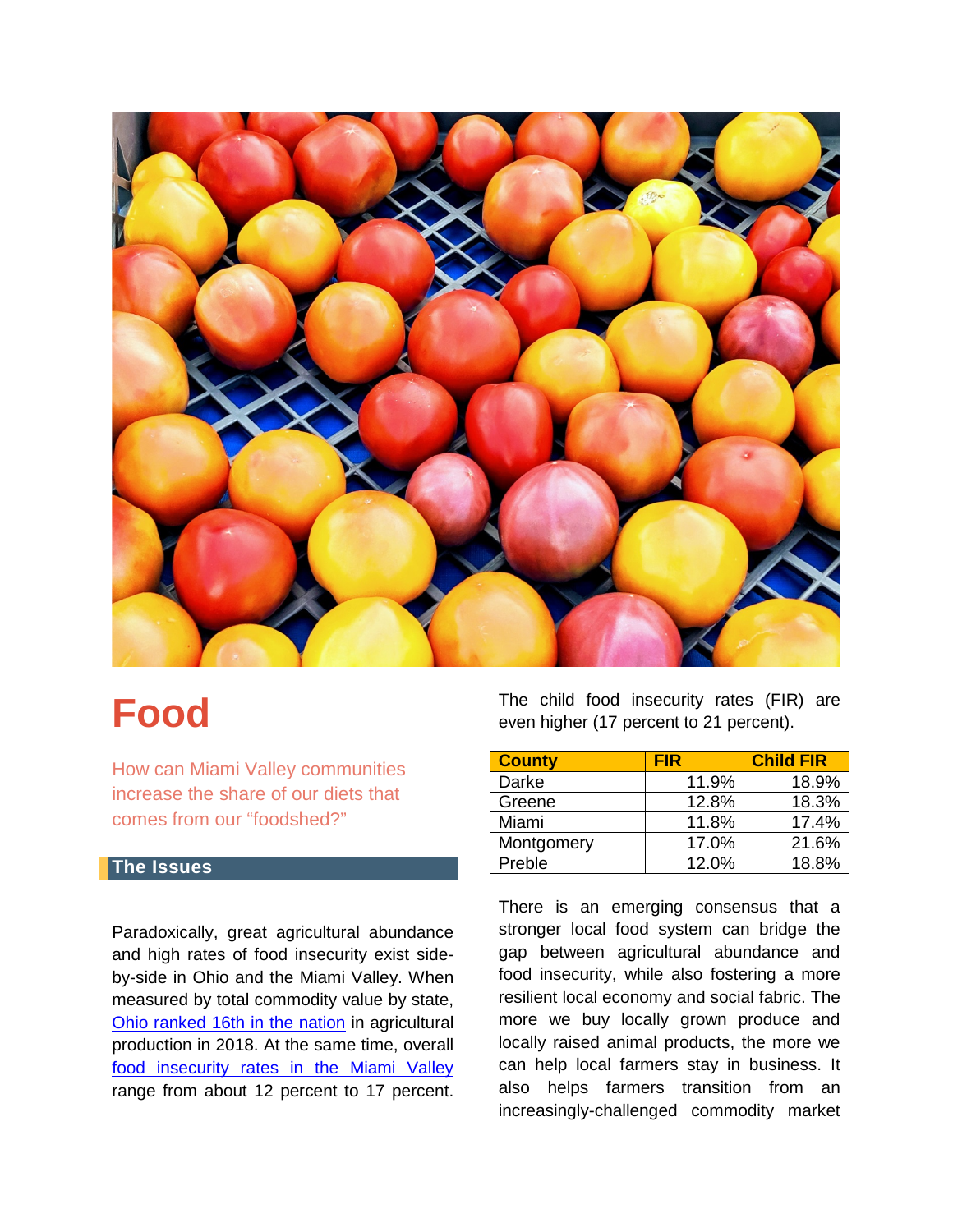to more diversified farms that are healthier for the planet and help to mitigate climate and weather extremes. This chapter explores ways local governments can support local food systems and reduce hunger.

It is fair to ask, "What is local food?" Definitions of what area can be considered local vary. The term "local" means different things to a restauranteur, a grocer, or a local farmers market. Distances can range from as few as [30 miles](https://miamicounty.locallygrown.net/welcome) to as many as 400 miles. Grocers sometimes define local as within a day's drive, or a half day's drive. The Dayton Regional Green Food Access Team has adopted a "foodshed" for our Region as matching the combined watersheds of the Great Miami River and Little Miami River. In all of these cases, the central concept is that food is "local" if is grown, harvested, and processed near enough for the consumer to have an opportunity to interact with (i.e. get to know) the farmer/producer or close enough to visit the farm.

There are many benefits from a healthy local food system. Locally-based transactions between farmer and consumer keep local incomes circulating in the regional economy. It supports efforts at farmland preservation by reducing local farmers' dependence on large commodity markets. Local food processing can be a source of local food system employment. Local foods are healthier and fresher – they often have less pesticide and herbicide residues than factory-farmed produce and livestock. Due to shorter shipping distances, they are not picked unripe and trucked from far away. The social benefits of local food systems include building personal connections between rural and urban communities, while building neighborhood and community connections around local community gardens. Local foods are an opportunity for residents to learn about new foods, such as traditional foods from immigrant communities, and how to prepare them.

The local food economy in the Miami Valley is holding its own in the marketplace. There are community gardens and urban farms growing fresh produce. Farmers markets dot the Region and can be found in every county. Miami County even has a [virtual](https://miamicounty.locallygrown.net/welcome)  [Farmers Market,](https://miamicounty.locallygrown.net/welcome) which enables year-round access to locally grown and produced foods. Community Supported Agriculture programs (CSAs) facilitate direct sales from producer to individual consumers.

Meanwhile, food insecurity is a serious concern in our Region. Food insecurity is defined as lacking access to enough nutritionally sufficient food for an active lifestyle for all members of a household. Closures of grocery stores have created or expanded [food deserts,](https://www.arcgis.com/apps/MapJournal/index.html?appid=bea43c74a1d1465d9e32000e5f22072c) where access to healthy food is of greater difficulty. In this respect, the marketplace is not serving the needs of all residents in the Miami Valley.

In response to this issue, the [Montgomery](https://www.phdmc.org/health-data-reports/food-equity-coalition)  [County Food Equity Coalition](https://www.phdmc.org/health-data-reports/food-equity-coalition) has launched a Food Equity Action Plan initiative. It is modeled after the ["Whole Measures"](http://wholecommunities.org/wp-content/uploads/2015/12/Whole-Measures-CFS-for-web-downloads-copy.pdf) approach to equitable community food system planning. Led by Public Health Dayton-Montgomery County, the initiative has formed working groups on the topics of Vibrant Farms, Healthy People, Thriving Local Economy, Food Insecurity, Strong Communities, and Sustainable Ecosystems. The initiative aims to release its report in 2020.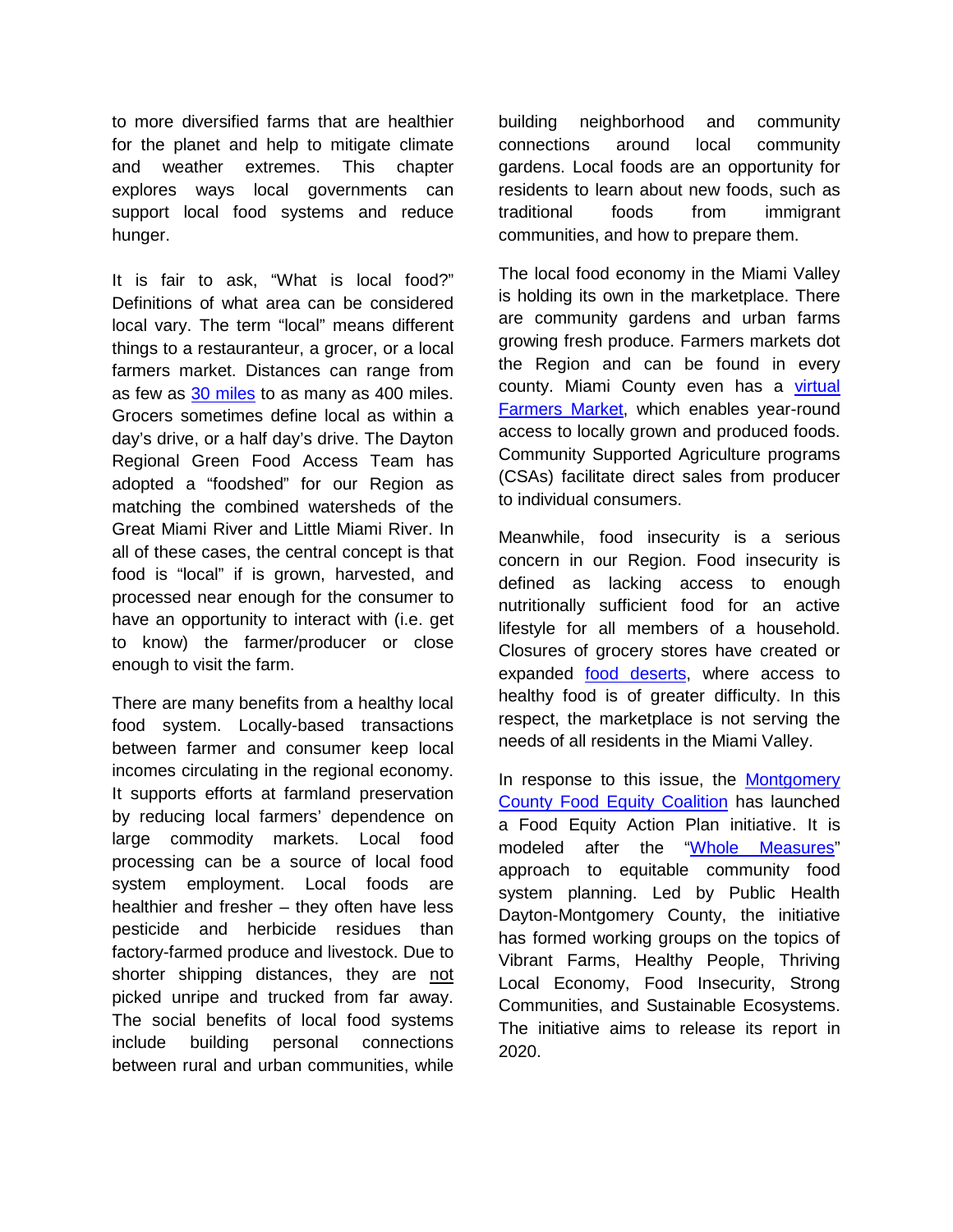A state-level advocacy group, [Ohio Smart](https://www.ohiosmartag.net/)  [Agriculture](https://www.ohiosmartag.net/) (OSA), issued a report and call to [action](https://www.sfldialogue.net/ohiosmartag/reports/OSA-SfL_Phase_I_Report.pdf) in 2019 to support the goals of reduced hunger, increased food production, a more robust food economy, and improved environmental protection in Ohio. Many recommendations from the OSA report are suited for local or regional implementation.

Two programs in Ohio seek to connect people in food insecure households with local food producers. [Produce Perks](https://produceperks.org/) provides a dollar-for-dollar matching incentive for customers who use their SNAP benefits at local farmers markets. [The](https://www.prchn.org/ProducePrescriptionProgram.aspx)  [Produce Prescription program,](https://www.prchn.org/ProducePrescriptionProgram.aspx) a project of Case Western Reserve University, builds on a network of farmers markets. It partners with health clinics to provide \$40 monthly "prescriptions" for fruits and vegetables for pregnant women, new moms, and patients with hypertension.

#### **What Communities can do**

There are numerous ways communities can support the Miami Valley's local food economy. These efforts will keep money circulating in your community, build social cohesion, and improve your residents' health.

### **Community Education & Outreach**

- Highlight the many benefits of local food in community newsletters and events.
- Distribute the B-W Greenway [Local](https://www.bwgreenway.org/food-farming) Foods Directory to residents and businesses in either print or electronic form to assist institutions in buying local food. Explore local food purchase agreements. **BYG**
- Encourage the development of farmers markets in your community. Allow schools

## **Food**

#### **Regional Contacts**

- Farmers markets —B-W Greenway Community Land Trust, 937.867.5212, [info@bwgreenway.org](mailto:mailtomailtoinfo@bwgreenway.org)
- Local food economy Lela Klein, Co-Op Dayton, 937.716.1717, [lela.klein@gduci.org](mailto:lela.klein@gduci.org)
- Local food legislation, Jenita McGowan, City of Cleveland Chief of Sustainability, 216.664.2405, [jmcgowan@city.cleveland.oh.us](mailto:jmcgowan@city.cleveland.oh.us)
	-
- OSU Agriculture Extension offices: Darke County – 937.548.5215 Greene County – 937.372.9971 Miami County – 937.440.3945 Montgomery County – 937.224.9654 Preble County - 937.456.8174
- Regional food planning Haley Carretta, Public Health-Dayton & Montgomery County, 937.496.3308, [HCarretta@phdmc.org](mailto:HCarretta@phdmc.org)
- Regional food policy Mark Willis, Hall Hunger Initiative, 937.225.3056, [MarkW.hhi@dayton-unitedway.org](mailto:MarkW.hhi@dayton-unitedway.org)
- Sustainable food services for institutions Stephanie Corbett, Case Western Reserve University, 216.368.6174, [stephanie.corbett@case.edu](mailto:stephanie.corbett@case.edu)
- Community Gardening Kaitlyn Lawry, Five Rivers MetroParks, 937.275.7275, [Kaitlyn.lowry@metroparks.org](mailto:Kaitlyn.lowry@metroparks.org)
- Urban garden zoning Fred Collier, Cleveland Planning Commission, 216.664.3468, [fcollier@city.cleveland.oh.us](mailto:fcollier@city.cleveland.oh.us)
- Soil Health Susan Jennings, Arthur Morgan Institute for Community Solutions, 937.767.2826,

siennings@communitysolution.org

- Vacant land and urban agriculture Mike Grauwelman, Montgomery County Land Bank, 937.531.7035, [mikeg@mclandbank.com](mailto:mikeg@mclandbank.com)
- Green School Yards Doug Horvath, Five Rivers MetroParks, 937.275.7275, [doug.horvath@metroparks.org](mailto:doug.horvath@metroparks.org)

to host farmers markets on weekends or after-school hours.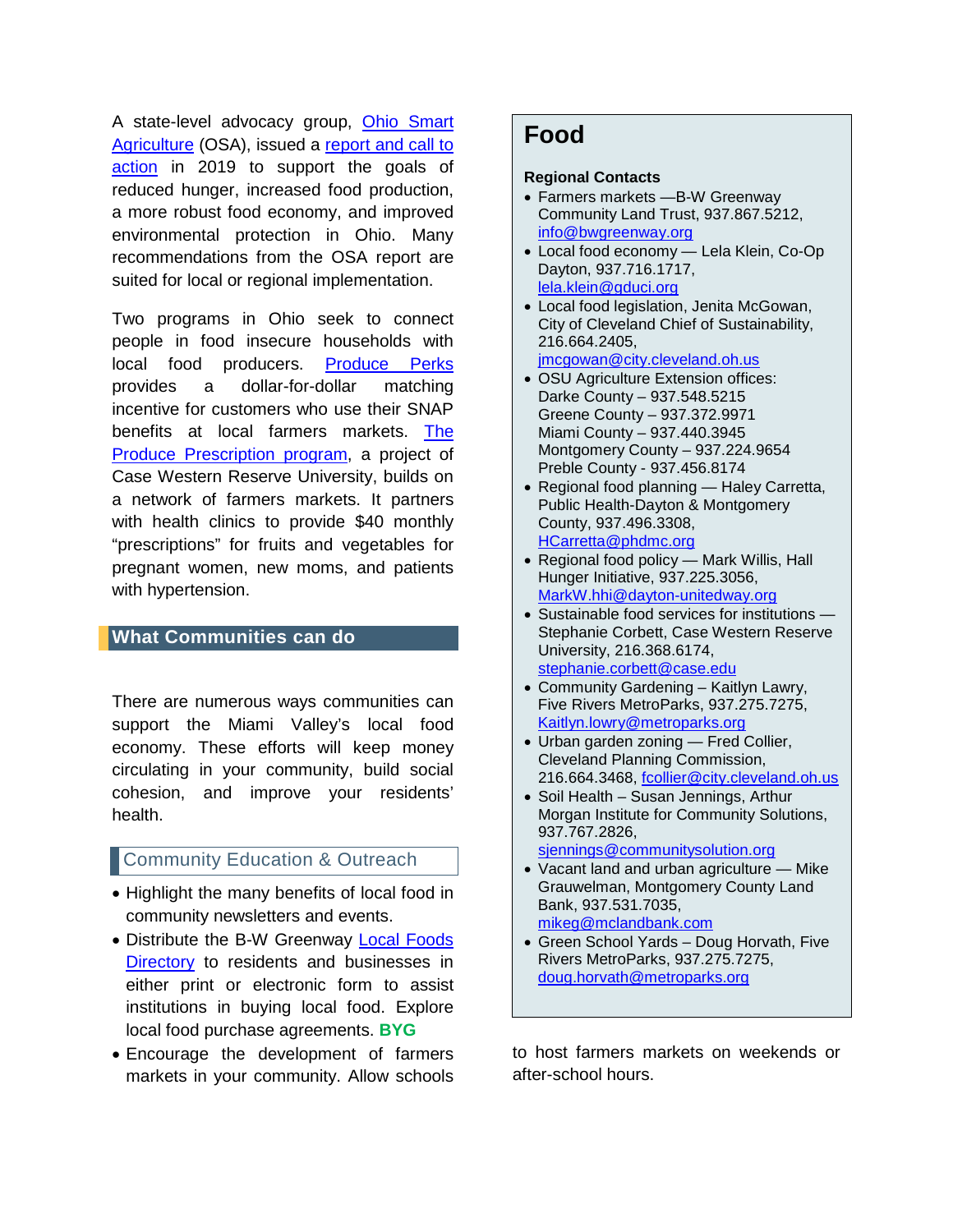- Encourage partnerships between community neighborhoods and [Homefull](http://www.homefull.org/) to establish a [community garden or urban](http://www.homefull.org/homefull-solutions/urban-agriculture-2/)  [agriculture.](http://www.homefull.org/homefull-solutions/urban-agriculture-2/)
- The Marianist Environmental Education Center [\(MEEC\)](https://meec.center/) provides workshops for the public on vegetable gardening and pollinator gardens. Sponsor a workshop in your community.
- Partner with the extension service of either [Ohio State University](https://fcs.osu.edu/programs/nutrition/efnep) or [Central State](http://www.centralstate.edu/academics/cse/agriculture/index11.php?num=29)  [University](http://www.centralstate.edu/academics/cse/agriculture/index11.php?num=29) to bring the Expanded Food and Nutrition Education Program (EFNEP) to your community. The program utilizes interactive discussions and activities to guide low- and moderate-income participants through a series of communitybased workshops. These workshops are aimed at improving diet quality, food safety, and physical activity. Adult participants also gain skills in food preparation and managing their food budgets.
- [East End Community Services](https://www.east-end.org/fare) offers gardening, food preparation, nutrition, and food preservation classes.
- Share Five Rivers MetroPark's Earth to [Table resources](https://www.metroparks.org/things-to-do/food-earth-to-table/) and programming with your residents.
- Support campaigns that encourage community members and community institutions to purchase from local food producers, artisans, businesses, and farmers in your community and the Region.
- Encourage your school district to prioritize local food for school breakfast and lunch programs. Additionally, schools can participate in the OSU Extension's Farm to [School](https://farmtoschool.osu.edu/) program.
- Wright State University and [Five Rivers](https://www.metroparks.org/what-we-do/in-the-community/community-resources/#green-schoolyards-program)  [MetroParks](https://www.metroparks.org/what-we-do/in-the-community/community-resources/#green-schoolyards-program) have helped numerous school districts start school gardens. **BYG**
- Food waste and hunger exist side-by-side on our communities. Facilitate connections between institutions that produce food waste and agencies that distribute food to people experiencing food insecurity. The [Dayton Foodbank](https://thefoodbankdayton.org/) can assist in this effort.
- Educate citizens about how the growing practices of local farmers can impact water and air quality, as well as the nutritional content of food.

### Internal operations

- Organize staff memberships in a local Community Supported Agriculture (CSA) program.
- For city food services, set a procurement goal for obtaining healthy food that is grown locally within the Great Miami and/or Little Miami Watersheds. Cleveland Heights has a policy requiring the city to consider purchasing local and Fair Trade food. **BYG**
- Offer a bid discount to local food providers when bidding contracts. [Cleveland's policy](http://www.city.cleveland.oh.us/sites/default/files/forms_publications/LocalSustPurchasingBrochure-OEO-2013.pdf) is a model.
- Colleges and High Schools can work with the [Food Recovery Network](https://www.foodrecoverynetwork.org/what-we-do) and K-12 [Food Rescue,](https://www.foodrescue.net/who-we-are.html) respectively, to ensure that leftover, prepared foods are donated to local agencies fighting hunger. The University of Dayton has a Food Recovery Network chapter.
- Have community staff and leadership participate in the [Annual Food Summit](https://www.mcohio.org/residents/mc_food_policy/events.php) organized through the Montgomery County Food Equity Coalition.
- Leverage economic development resources to provide technical assistance and financing to new and expanding foodbased businesses in your community.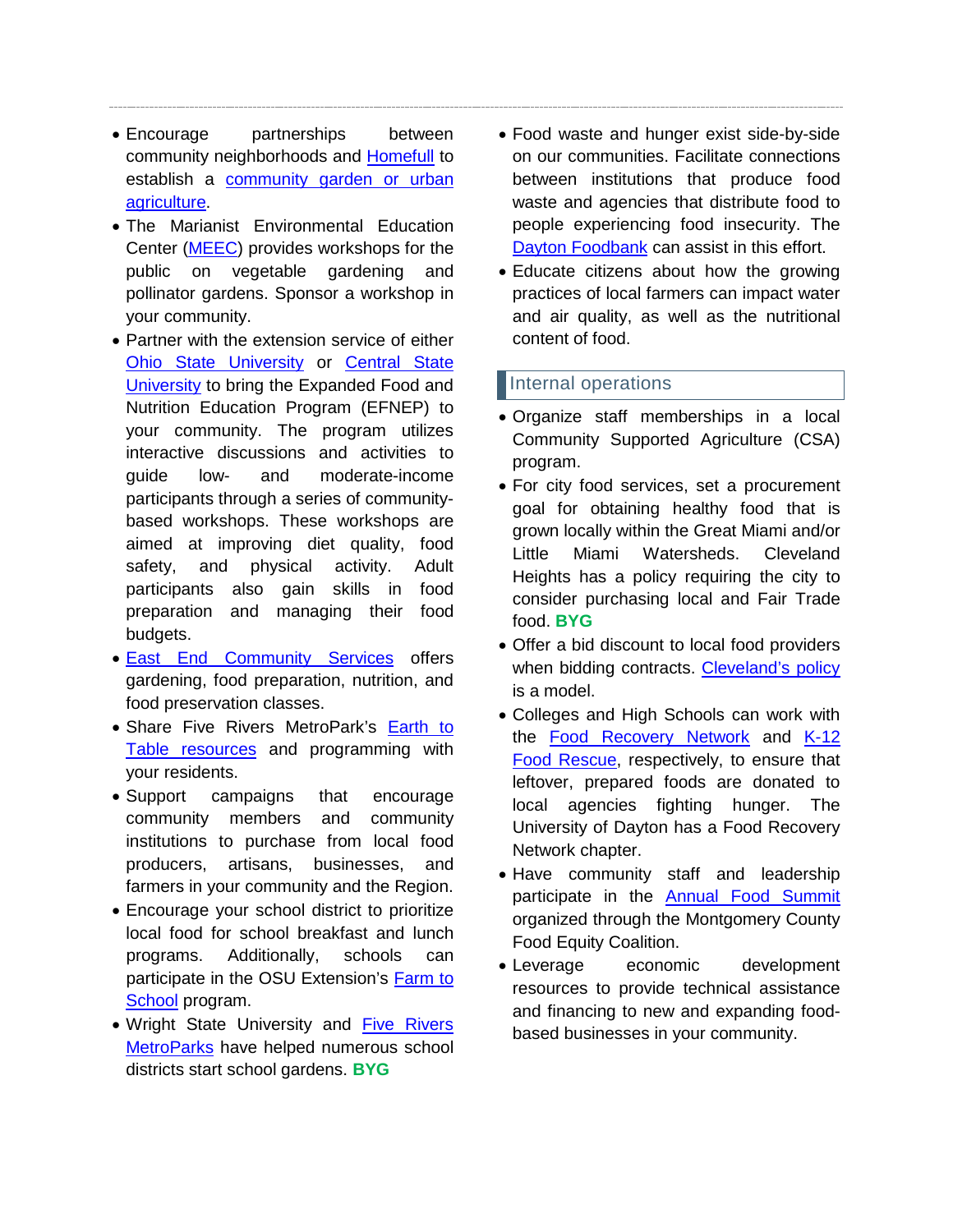- Make it easy for community gardens to access water from fire hydrants or other sources. The City of Dayton, Department of Water has [a model program.](https://www.daytonohio.gov/DocumentCenter/View/4813/Urban-Gardens-Guidelines?bidId=)
- Help develop neighborhood centers and community kitchens at community gardens. **BYG**

## Ordinances and policies

- Plan for food uses Encourage the creation of food businesses through land use and economic development plans. The "Resettle Youngstown" initiative, part of the Youngstown 2010 Plan, has led to a city policy allowing urban homesteads (houses with an adjacent one- to two-acre area) for intensive urban food production.
- Permit urban farming uses Allow urban gardening and small-scale agriculture on residential, commercial, and other properties. The [National League of Cities](https://www.nlc.org/resource/promoting-urban-agriculture-through-zoning) has numerous example policies, codes, and ordinances.
- Ohio EPA has a [model zoning code](https://epa.ohio.gov/portals/34/document/guidance/GD%201011_UrbanAgCompostingZoning.pdf) to encourage organic waste composting and urban agriculture.
- Protect urban gardens Cleveland's [urban garden district zoning](http://growingfoodconnections.org/wp-content/uploads/sites/3/gravity_forms/7-1d999688265744f48ad862bf97cf7ab9/2015/04/document-2.pdf) classification provides legal protection to significant community garden sites.
- Permit animals Local communities are revisiting restrictions on farm animals in residential areas in order to allow chickens, ducks, rabbits, bees, goats, and other livestock, under certain conditions. The City of Xenia has adopted an [Accessory](https://www.ci.xenia.oh.us/DocumentCenter/View/2529/Final-LDC?bidId=)  [Use code for the Raising of Small](https://www.ci.xenia.oh.us/DocumentCenter/View/2529/Final-LDC?bidId=)  [Livestock](https://www.ci.xenia.oh.us/DocumentCenter/View/2529/Final-LDC?bidId=) (see chapter 1224.01)
- Front-yard gardens Some communities allow homeowners to use front and side yards for edible plant gardens, while defining acceptable maintenance

# **Food**

#### **Additional resources**

- [Montgomery County Food Policy Coalition](https://www.mcohio.org/residents/mc_food_policy/)
- B-W Greenway's [Local](https://www.bwgreenway.org/food-farming) Foods Directory
- [Ohio Local Food Guides](https://localfoods.osu.edu/resources/ohio-local-food-directories) from OSU **Extension**
- Midwest Climate Adaptation [Resources for](https://www.climatehubs.usda.gov/sites/default/files/adaptation_resources_workbook_ne_mw.pdf)  [Agriculture](https://www.climatehubs.usda.gov/sites/default/files/adaptation_resources_workbook_ne_mw.pdf) from the USDA
- [Miami Valley Data Commons](https://www.mvrpc.org/data-mapping/miami-valley-data-commons)
- [Developing a Sustainable Foods Business](http://www.city.cleveland.oh.us/sites/default/files/forms_publications/DevelopingSustainableFoodsBusiness.pdf)  [Roadmap for Cuyahoga County](http://www.city.cleveland.oh.us/sites/default/files/forms_publications/DevelopingSustainableFoodsBusiness.pdf)
- [Hall Hunger Initiative](https://hallhunger.org/)
- [Aullwood Audubon Center and Farm](https://aullwood.audubon.org/)
- [Agraria Center for Regenerative Practice](https://www.communitysolution.org/agraria) • [Ohio Ecological Food and Farm](https://www.oeffa.org/)
- **[Association](https://www.oeffa.org/) (OEEFA)**
- OEEFA Annual [Conference 2020](https://www.oeffa.org/conference2020.php)
- [OSU Extension Service](https://extension.osu.edu/)
- [Ohio's Food Hubs](https://ohfarmersunion.org/ohios-regional-food-hubs/?)
- [Food Rescue / Ugly Food CSAs](https://412foodrescue.org/about-us/)
- American Planning Association Urban [Agriculture Knowledgebase](https://www.planning.org/knowledgebase/urbanagriculture/)
- Foodbanks serving Miami Valley counties:
	- [The Foodbank Dayton, Inc.](https://thefoodbankdayton.org/) (Greene, Montgomery and Preble Counties)
	- [Shared Harvest Foodbank](http://www.sharedharvest.org/index.html) (Butler, Darke, Miami, Preble, Warren Counties)

standards. Cleveland Heights' vegetable/edible gardens zoning amendment is a model — see [section](http://library2.amlegal.com/nxt/gateway.dll/Ohio/clevelandhts_oh/parteleven-zoningcode/titlethree-districtregulations/chapter1121aaandasingle-familyandbtwo-fa?f=templates$fn=default.htm$3.0$vid=amlegal:clevelandhts_oh$anc=JD_1121)  [1121.12\(l\).](http://library2.amlegal.com/nxt/gateway.dll/Ohio/clevelandhts_oh/parteleven-zoningcode/titlethree-districtregulations/chapter1121aaandasingle-familyandbtwo-fa?f=templates$fn=default.htm$3.0$vid=amlegal:clevelandhts_oh$anc=JD_1121)

- Establish a [Public Market](https://bostonpublicmarket.org/blog/322/what-is-a-public-market/) to enhance food security/justice, connect consumers with local farmers/producers, and foster locallybased economic development.
- Establish [Healthy Food Zones](https://www.jhsph.edu/research/centers-and-institutes/johns-hopkins-center-for-a-livable-future/_pdf/projects/FPN/Ordinances_Model_Policies/Model%20Healthy%20Food%20Zone%20Ordinance%20Creating%20a%20Healthy%20Food%20Zone%20Around%20Schools%20by%20Regulating%20the%20Location%20of%20Fast%20Food%20Restaurants%20and%20Mobile%20Food%20Vendors.pdf) in coordination with efforts to increase access to healthy, fresh foods.
- Pesticide ban See Trees, Native Species & Land Management chapter.